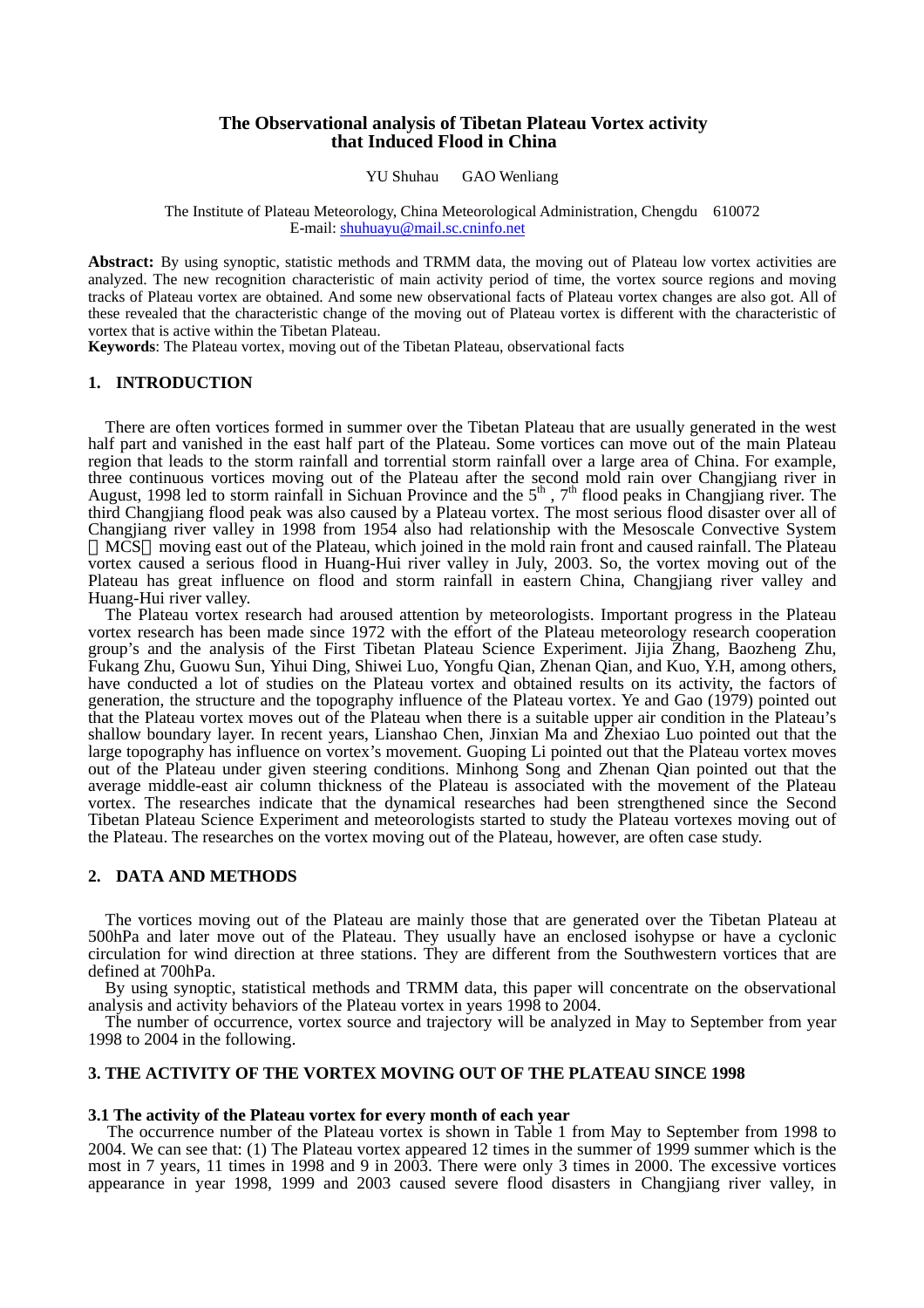Southwest China and in Huang-Huai river valley. This indicates that the Plateau vortex moving out of the Plateau is a very important synoptic weather system which influences the summer flood in China. (2) The preferred time period of the vortex moving out of the Plateau is from May to August. The number of the Plateau vortex moving out of the Plateau is almost the same for the months of May, July and August, which is different from the vortex activity over the Plateau. The number of active vortices over the Plateau is the most in May and less in August. The number of vortex moving out Southwestern China is the most in July and half in August, which is also different with the vortex moving out of the Plateau.

| Year  | May            | June           | July     | August | September        | Total |
|-------|----------------|----------------|----------|--------|------------------|-------|
| 1998  | $\theta$       | າ              | 4        |        |                  | 12    |
| 1999  |                |                |          |        |                  | 12    |
| 2000  |                | $\overline{0}$ |          | U      | $\boldsymbol{0}$ | 3     |
| 2001  |                | ာ              | $\Omega$ |        |                  |       |
| 2002  |                |                | ി        |        | $\Omega$         | 6     |
| 2003  | $\overline{0}$ | 3              |          |        | 3                | 10    |
| 2004  |                |                |          |        | $\Omega$         | 3     |
| Total |                | 14             | 13       | 14     |                  | 53    |

Table 1 The occurrence times of vortex moving out the Tibetan Plateau in each month

**3.2 The source region analysis of the vortex moving out of the Plateau**The distribution field of the generation source region of the Plateau vortex moving out of the Plateau more than 2 times in May to September from year 1998 to 2004 is presented in figure 1.We can see that in recent 7 years the most frequent source region is in the east of the Plateau, east of the 92°E, which is near Qumalai and Dege. This is different from the places where the Plateau vortex is generated, which is mostly generated in Qiangtang, Naqu, Chaidamu and Songpan. The source regions for the Plateau vortex moving out of the Plateau and for the Plateau vortex are different.



Fig.1 The original generation places distributing places of vortex moving out of the Plateau



Fig.2 The moving process of the Plateau vortex during the 08z, 29th , August to 08z, 3th, Sep, 2001.

## **3.3 The track analysis of the Plateau vortex moving out of the Plateau**

The Plateau vortex moving out of the Plateau track statistical data is given in table table is omitted . We can see that in recent 7 years most of the Plateau vortices moving out of the Plateau moved eastward, and some move southeastward or northeastward, but few move northward. This is different from the trajectory of the Plateau vortex which is active over the Plateau. The Plateau vortices active over the Plateau are most likely to move northeastward from May to September (30%). In June they mainly move eastward or northeastward, from July to August they propagate eastward or southeastward, and in September they move eastward (table omitted).

# 3.4 The active period analysis for the Plateau vortex moving out of the Plateau

The active period for the Plateau vortex moving out of the Plateau from May to September of years 1998-2004 is presented in table table is omitted . We can see that: (1) 55% of the Plateau vortices are weak and disappear in 12 hours after moving out of the Plateau, but some can last for 60 hours. (2) A few Plateau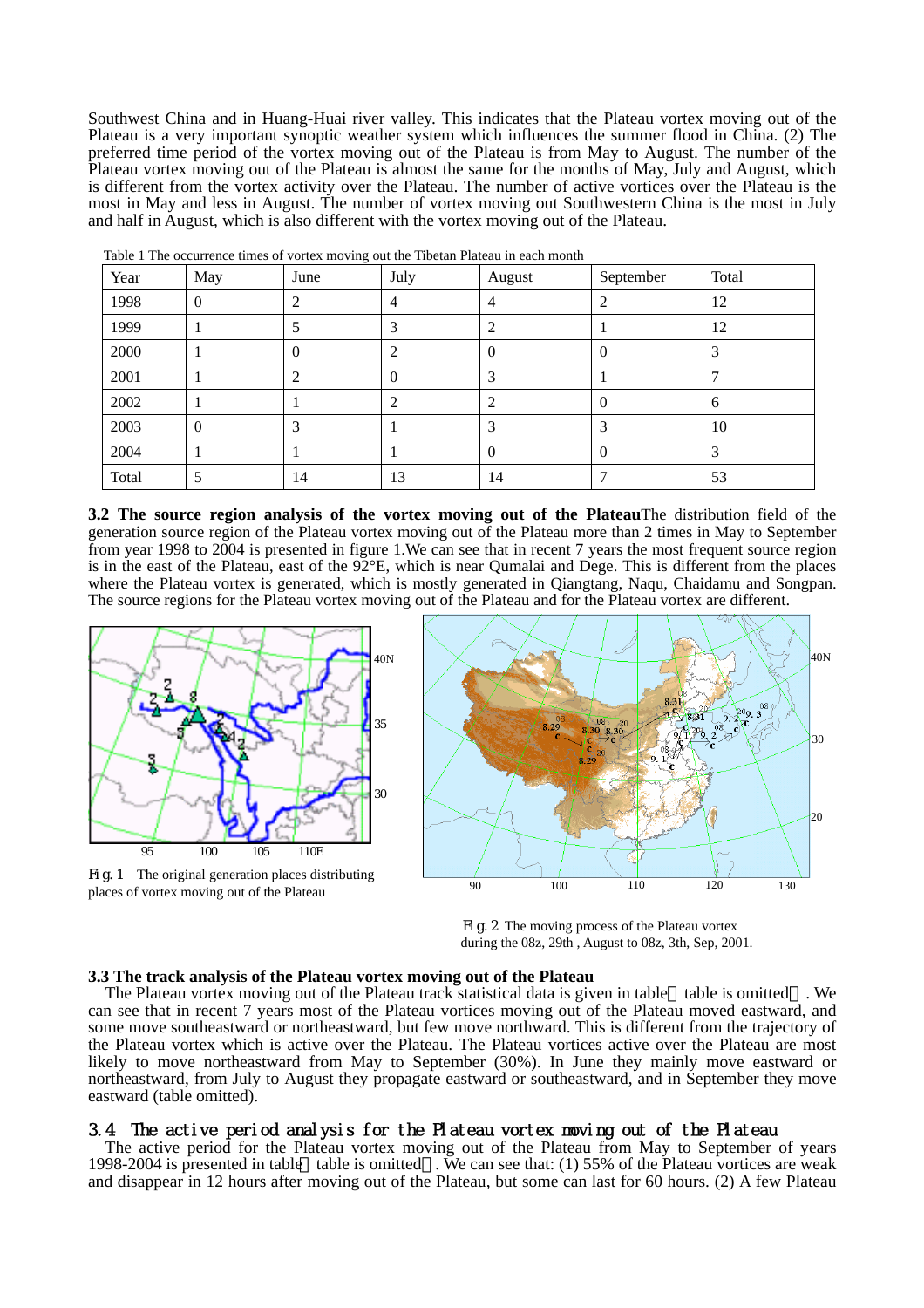vortices have an active time more than 100 hours and the longest is 192 hours.

# **4 VARIABILITY OF THE PLATEAU VORTEX AFTER MOVING OUT OF THE PLATEAU**

After moving out of the Plateau, some of the vortices become stronger, and some become weaker. The intensity, characteristics, track changes and the underlying surface influences on the Plateau vortices' track are not clear.

# 4.1 The intensity and characteristic changes of the Plateau vortex after moving out of the Plateau

The characteristic changes of the Plateau vortex before and 12 hours after moving out of the Tibetan Plateau are given in table  $\bar{ }$  table is omitted . We can see that: (1) The characteristics of the Plateau vortex before moving out of the Plateau: The vortices in east of the Plateau with an active time longer than 36 hours are mostly warm vortices (60%). The vortices in east of the Plateau have with an active time shorter than 24 hours are mostly baroclinic vortices. (2) The characteristics after moving out of the Plateau: The vortices moving out of the Plateau are mostly baroclinic vortices. 83% of the vortices that last 24 hours are baroclinic vortices, while 67% of those that last 36 hours are baroclinic vortices. (3) The Plateau vortex intensity changes after moving out of the Plateau: The vortices to the east of the Plateau with an active time longer than 24 hours are lower and their center geopotential height drops 12 hours after moving out of the Plateau and the vortices are stronger. The vortices to the east of the Plateau lasting less than 12 hours are weaker and the center geopotential height is higher. (4) The vortex center wind speed changes after moving out of the Plateau: The vortex to the east of the Plateau with an active time longer than 36 hours are lower and their center wind speed is bigger 12 hours after moving out of the Plateau. The vortices to the east of the Plateau with an active time shorter than 24 hours are weaker and the center wind speed is smaller.

From the above we can see that the characteristics and intensity of the Plateau vortex have different changes before and after moving out of the Plateau, corresponding to different active life times.

### 4.2 The rainfall intensity changes of the Plateau vortex after moving out of the Plateau

In table table is omitted the comparison of rainfall intensity changes of the vortex moving out of the Plateau and that before moving out of the Plateau from May to September during year 1998 to 2004 is given. From the table we can see that: (1) The rainfall intensity is strengthened after the Plateau vortex moving out of the Plateau. Weather the active time is long or short, 71% of the Plateau vortices make the rainfall intensified after they move out of the Plateau. For those with an active time longer than 36 hours, 93% of them result in an enhanced precipitation. (2) The vortex moving of the Plateau is generally associated with above average rainfall, some can lead storm rainfall or even heavy storm rainfall. Especially when the active time is more than 36 hours, 60% of the Plateau vortices lead to storm rainfall or heavy storm rainfall.

#### 4.3 The underlying surface different changes of the Plateau vortex moving out of the Plateau

By analyzing the Plateau vortex moving to the sea from May to September during the years 1998 to 2004, we can see that there were four Plateau vortices moving to the sea, some of them even influenced the Korea peninsula and Japan. For example, the movement process of the Plateau vortex during time 8z29th, August, 2001 to 8z3rd, August, 2001(Beijing time) moved to the sea sky after 8z1st, September and moved past Korea peninsula and was close to Japan and influenced Japan(Figure 2).

By analyzing the rainfall of the four Plateau vortices moving to the sea we can see that the rainfall is intensified. For example, the movement process of the Plateau vortex during time 8z3rd, September, 1998 to 8z6th, September, 1998 moved to the Hangzhou sea gulf at 20z5th, September and moved to the sea surface. The TRMM data indicate that: Before moving out of the sea the rainfall intensity is 9mm/hr during 15-17z,  $5<sup>th</sup>$ , September and changes to 18mm/hr during 18-20z,  $5<sup>th</sup>$  just before moving out to the sea and it's rainfall has already influenced the sea (Figure is omitted). After moving out of the sea the rainfall intensity is  $27$ mm/hr during 21-23z,  $5<sup>th</sup>$ , September and 24mm/hr during 00-02z,  $6<sup>th</sup>$ , September and the area of more than 18mm/hr has enlarged (Figure is omitted). Rainfall intensity is  $25$ mm/hr during 03-05z, 6<sup>th</sup>, and 27mm/hr during 06-08z, 09-11z,  $6<sup>th</sup>$  (Figure is omitted). From the above we can clearly see that the rainfall intensity is strengthened.

By analyzing the geopotential height of the four Plateau vortex processes moving out of the sea we can see that for 3 of them the geopotential height tends to be lower. For example, the movement process of the Plateau vortex during time 8z1st, June, 2001 to 8z5th, June, 2001 just before moving to the sea whose center reached 5730 meter in geopotential height and at 8z4th, it's center geopotential height was 5700 meters (Figure is omitted).

From the above we can see that when the Plateau vortices move to the sea underlying surface, the Plateau vortices will be intensified that leads to more rainfall, which is contrary to the typhoon result which becomes weaker after they landed.

4.4 The track changes of the Plateau vortex moving out of the Plateau influenced by different